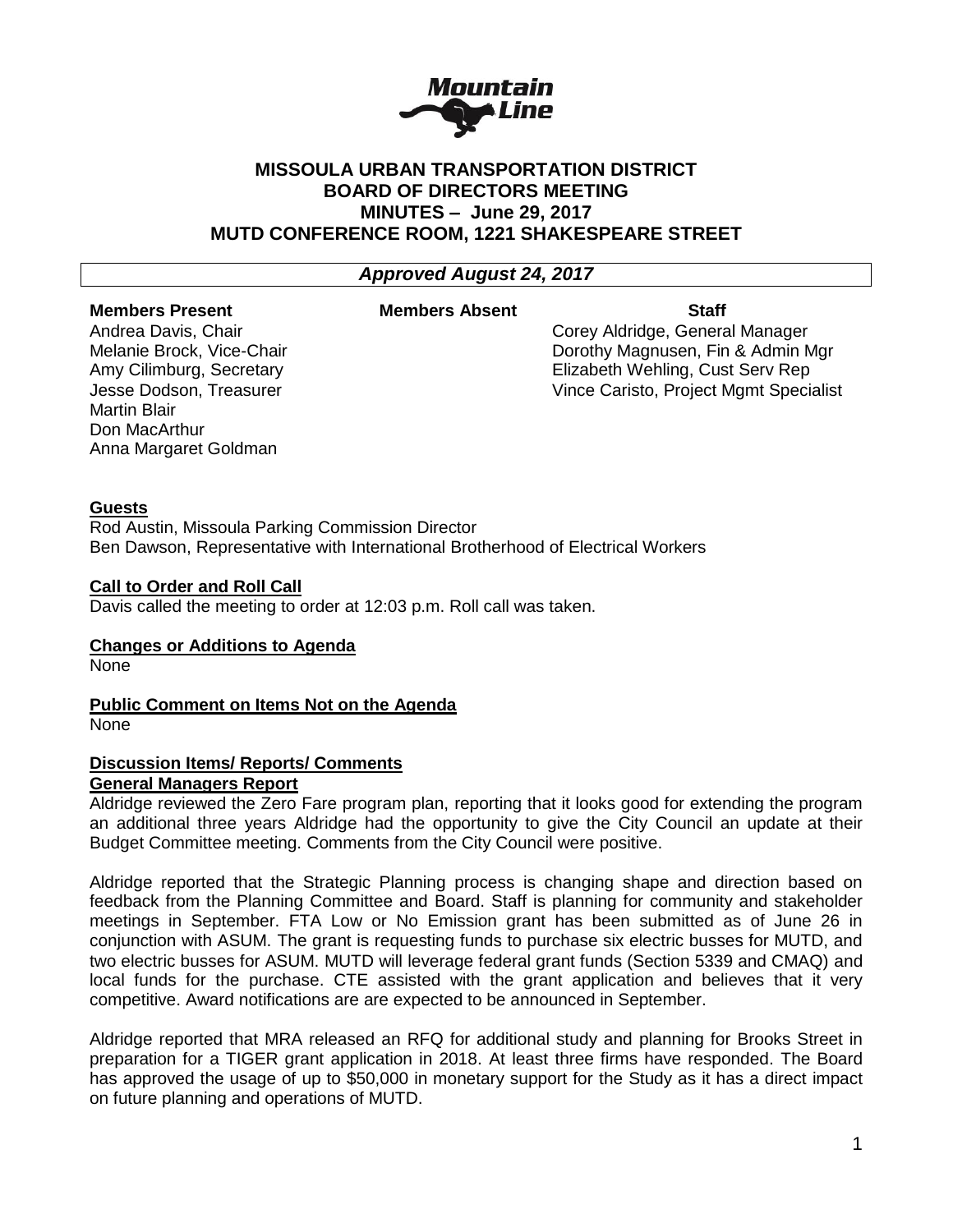Aldridge reported that MUTD collaborated with a local band, Whizpops, to record a video of them playing while riding Mountain Line. The video will be used on social media, with the hopes to market to the younger demographic. Promotions will also begin as MUTD proceeds into the renewal of three more years as Zero-fare, as well as the 40 for 40 campaign in hopes to attain 25 new partners for Zero-fare.

# **Action Items**

# **Approval of Minutes**

Brock made a motion to approve the minutes of May 25, 2017, seconded by Cilimburg. The motion carried unanimously.

#### **Fiscal Year 2018 Proposed Budget**

Magnusen presented the FY2018 proposed budget and projected reserves. The operating revenue increased by 9.23%, this is primarily due to property taxes. The property tax budget is based on FY2017 County collections plus a 2% increase. The Permissive Medical Levy increased by 3.26%. FTA has only approved 7/12 of Federal Fiscal Year 2017 apportionments.

Service Partnerships maintain the rest of Zero-Fare contributions of \$214,500, not including additional commitments from partners.

Transfer Center rent income is zero and will continue to stay at this level until the space can be rented. Special Projects of \$55,000 are allotted for the exterior remodel of the downtown Transfer Center.

Staff count is up by two full time equivalents (FTE) for Paratransit operators. Ridership is driving this change. General insurance premium increase is estimated at 10% and includes additional coverage for new supervisor vehicles, van, and shop truck.

Operations expenses increased by 6.73%. This increase includes the two new FTE's. The budget has been adjusted to reflect fuel prices based on contract pricing through June 2018, with the average price per gallon of \$1.82 in FY2017 to \$1.87 in FY2018. Maintenance expenses have increased by 6.07% based on expected repairs and materials. Administration and Transfer Center expenses have increased by 8.02%. The Transfer Center increase reflects \$36,250 for 12 months of security, rather than the six months budgeted in FY2017.

Professional and technical expenses increased to include the Brooks Street Corridor Transit-Oriented Development Plan funds of up to \$50,000. Marketing and promotions increased by \$10,185 to reflect the current year marketing plan and the  $40<sup>th</sup>$  Anniversary Celebration.

Magnusen continued the presentation with reserve projections for fleet, capital items, operating and supplemental operating funding from mill levy funds. The board engaged in discussion and requested the Finance Committee work with staff on reserve options.

Blair made a motion to approve the Fiscal Year 2018 Proposed Budget, seconded by Dodson. The motion carried unanimously.

# **FY2018 MUTD Permissive Medical Levy**

Magnusen reported that the permissive levy was designed by the Montana State legislature to address the steep rise in health insurance costs. The FY2018 budget includes \$239,921 in Permissive Medical Levy funds.

MacArthur made a motion to adopt Resolution 17-03, Missoula Urban Transportation District Fiscal Year 2018 Permissive Medical Levy, seconded by Goldman. The motion carried unanimously.